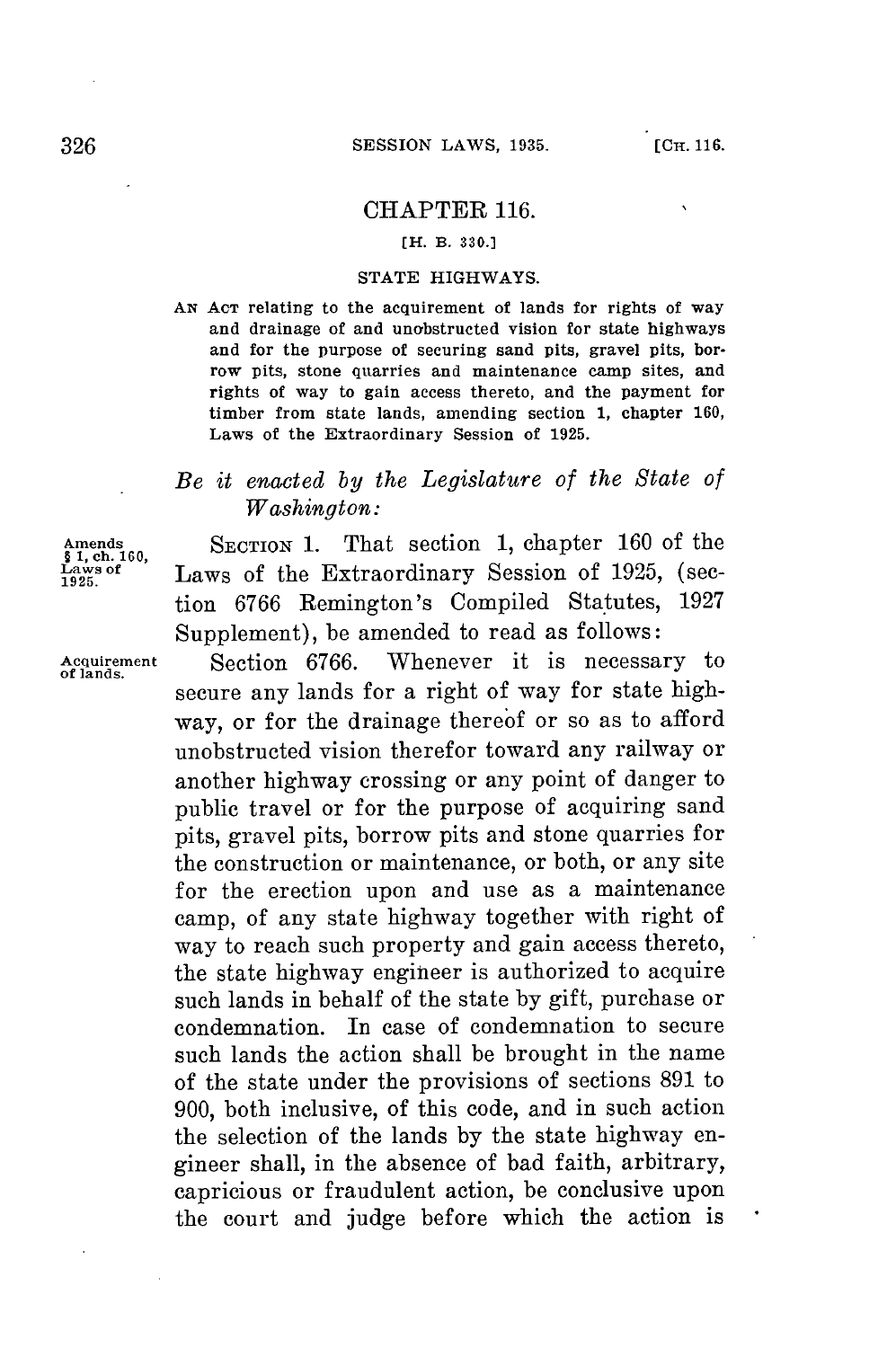brought that said lands are **for** a public use **for** the purpose sought. The cost of such lands may be paid **Payment for** from the fund apportioned to the state road for which such right of way, drainage, unobstructed vision, sand pits, gravel pits, borrow pits, stone quarries and maintenance camp sites are acquired. Whenever it is necessary to locate and construct a state road over and across any of the public lands of the State of Washington, including tide or shore lands or any oyster reserve which has been or may hereafter be established, or in the construction or maintenance of any state road to have additional land for drainage thereof or to afford unobstructed vision therefor toward any railway or another highway or any point of danger to public travel or to open up and use materials from any sand pit, gravel pit, borrow pit or stone quarry necessary to be located within any such public lands of the state together with any necessary right of way to reach such property and gain access thereto, the state highway engineer shall file in the office of the com- File map. missioner of public lands a map showing the location of such road over and across such lands or the area needed for drainage thereof or for unobstructed vision as above provided therefor, or the location of any such sand pit, gravel pit, stone quarry or maintenance camp site together with right of way to reach such property and gain access thereto within such lands, with reference to a United States government survey, and upon the filing of such map the easement for such right of way or for such area **Easement for** drainage thereof or **for** such unobstructed **vision reserved.** therefor or for locating, opening up and using materials from any such sand pit, gravel pit, borrow pit or stone quarry or for the erection and occupancy of such maintenance camp together with any such required right of way thereto, shall be reserved to the state and such land when sold, leased or other-